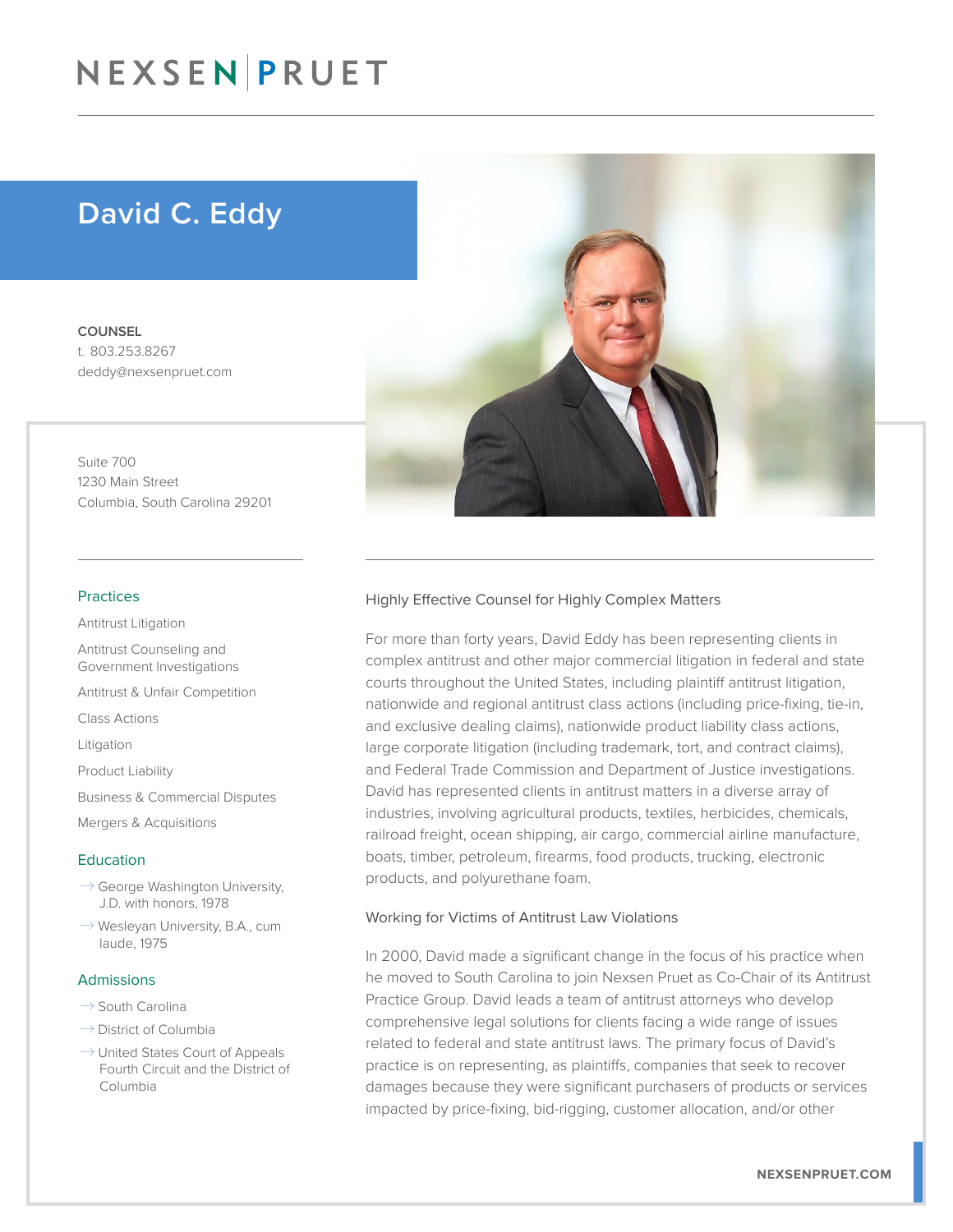$\rightarrow$  United States Supreme Court violations of federal and state antitrust laws as well as competition laws outside of the U.S.

> David has been the lead lawyer in many of the firm's biggest matters. David's clients range from major Fortune 50 companies to small privatelyheld businesses. David's clients have come to know David for his fierce commitment to delivering results in a responsive, timely, and cost-efficient manner.

David and his team also regularly advise clients on pricing policies, distribution policies, licensing agreements, competitor collaboration, and joint ventures and has prepared antitrust compliance guidelines and provided antitrust compliance training seminars for numerous clients.

Prior to joining Nexsen Pruet in 2000, David was a partner in the law firm of Howrey, LLP in Washington, D.C.

Born in Wisconsin, David graduated from Wesleyan University, *cum laude*, and the George Washington University National Law Center, with honors. He moved to South Carolina in 2000.

## **Experience**

- $\rightarrow$  Prosecution and settlement of claims on behalf of two customers for pricing-fixing of liquid aluminum sulfate.
- $\rightarrow$  Prosecution and settlement of antitrust claims on behalf of fifteen major companies injured by a six-year conspiracy to fix rates and surcharges on ocean shipping between the U.S. and Puerto Rico.
- $\rightarrow$  Prosecution and settlement of antitrust claims on behalf of a manufacturer injured by a 10-plus year conspiracy of international rollon/roll-off ocean carriers of vehicles to fix prices, rig bids, and allocate customers.
- $\rightarrow$  Prosecution and settlement of antitrust claims on behalf of 20 textile companies for damages caused by a six-year conspiracy to fix prices and allocate customers of polyester staple fiber.
- $\rightarrow$  Prosecution and settlement of antitrust claims for four family-owned bedding manufacturers in California, Georgia, and South Carolina injured by a conspiracy to fix the prices of polyurethane foam.
- $\rightarrow$  Prosecution and settlement of antitrust claims on behalf of a chemical systems company injured by a conspiracy to fix prices of urethane chemicals.